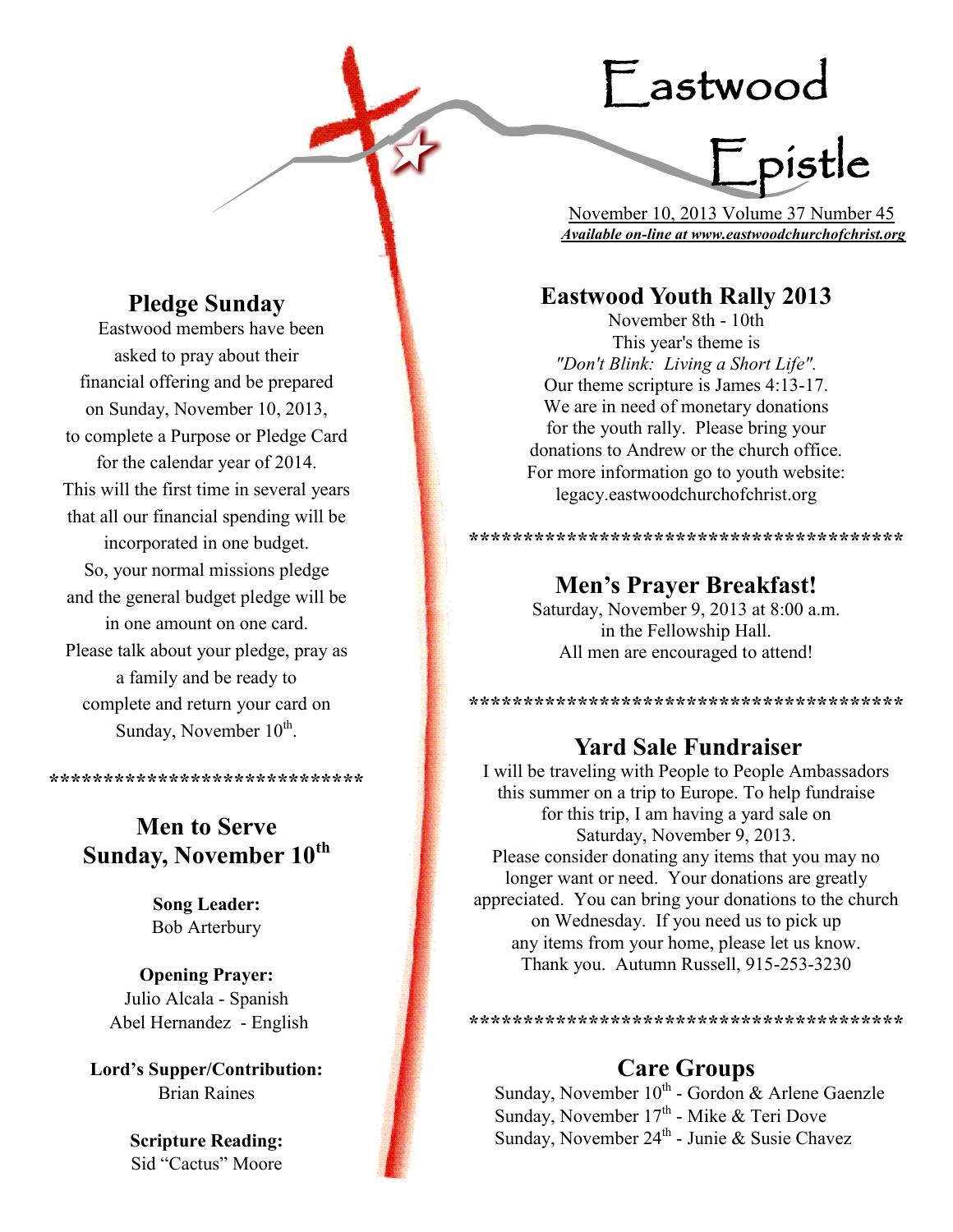## *Together*

**The best things in life aren't things**. This is no secret to you or me, but sometimes we tend to forget. As I look at life, it seems there are two sides which bless me. First is what I receive, my God and Savior, with all the spiritual blessing given to me. Then godly parents who molded and nurtured their children. A spouse who brings love and sunshine to everyday. Children, who bring joy without even realizing it. Fellow disciples who give encouragement with their faith and words. These are the some of the best things life that I receive.

The other side are things I give that are not things. The love of action, Paul says it best. 1 Cor 13:4-7 "Love is patient, love is kind. It does not envy, it does not boast, it is not proud. It is not rude, it is not self-seeking, it is not easily angered, it keeps no record of wrongs. Love does not delight in evil but rejoices with the truth. It always protects, always trusts, always hopes, always perseveres." NIV

Kindness, gratitude, friendship, courage, character, loyalty, purpose, time and faith in the living God. The best things in life that I can give. This is not a claim these are done perfectly by me, more of a recognition that I need to improve in every area.

Look to the greatest blessings to your own life and I am certain you will not name a material possession. Our world/culture/society struggles for happiness, but it looks in the wrong place. It looks for pleasure and possessions. We know better.

We know "The joy of the Lord is your strength." Neh 8:10

*Charles M Clodfelter*

*Sunday Guests who registered - 8 Did you speak with them?*

**www.eastwoodchurchofchrist.org**

#### **Schedule of Services**

**Sunday Tuesday Wednesday** Bible Class - 9:00 A.M. Ladies Bible Class Bible Study Worship - 10:00 A.M. 10:00 A.M. 7:00 P.M.

## **Area TV Programs**

Fridays: 7:00 P.M. Channel #38 (Cable Channel #16) Sundays: 5:00 A.M. Inspiration Channel (Channel #364 Direct TV)

## **Our Sympathy**

We extend our heartfelt sympathy to Robert & Lulu Ochoa, Norman & Lori Ontiveros, Dan & Nancy Kinn and the Comaduran families. Lulu's nephew, Lori's cousin, and Nancy's son, Bryan Comaduran, age 26, passed away, Thursday, 31, 2013, in Ft. Sill, Oklahoma. Services entrusted to Sunset Funeral Home, 9521 North Loop. Visitation: Thursday, November 7<sup>th</sup>, 5:00 - 8:00 p.m. with prayer service from 8:00 - 9:00 p.m. Morning Viewing: at Sunset Funeral Home, Friday, November  $8<sup>th</sup>$ , 9:00 - 10:00 a.m. And graveside service: 10:30 a.m. at Ft Bliss National Cemetery. Please keep the Families in your prayers.

#### \*\*\*\*\*\*\*\*\*\*\*\*\*\*\*\*\*\*\*\*\*\*\*\*\*\*\*\*\*\*\*

We extend our heartfelt sympathy to Junie & Susie Chavez and Family. Junie's father, Avelardo E. Chavez, passed away, Sunday, November 3, 2013. Services entrusted to Funeral-Del Angel Martin Central, 3839 Montana Avenue. Visitation: Wednesday, November  $6<sup>th</sup>$ , 5:00 - 9:00 p.m. with Vigil at 7:00 p.m. Funeral Mass: 8:45 a.m. Thursday, November  $\bar{7}^{\text{th}}$ , at Nino de Atocha Catholic Church, 210 S. Clark Drive and Interment: Ft. Bliss National Cemetery.

Please keep the Families in your prayers.

## **Back by Popular Demand!**

CSEP is hosting another Lunch Box Dinner, November  $11 - 14$ . Tickets are \$7.00 You may purchase tickets through Wednesday, November 6th, from any CSEP staff member. Everyone enjoyed this event in the spring and we hope that will be true this time. Thank you. Teri & the CSEP staff.

## **ECHO/Workday**

On Friday before the third Saturday of each month, volunteers come to the building at 9:30 a.m. and bag sacks of groceries. These sacks are then distributed on Saturday morning at 9:00 a.m. in the Fellowship Hall. Any community household is eligible. Eastwood members who wish to receive this assistance, may come the Friday, prior to the 3<sup>rd</sup> Saturday, between 9:30 a.m. and 10:30 a.m., to avoid the crowd on Saturday. If you would like to help sorting of the food or if you would like to receive a bag for your family, be here on Friday, November 15th , at 9:30 a.m.

> **Sunday, November 10, 2013 Speaker** - Andrew Monk **Sermon Topic** - *Don't Blink* **Scripture** - James 4:13-17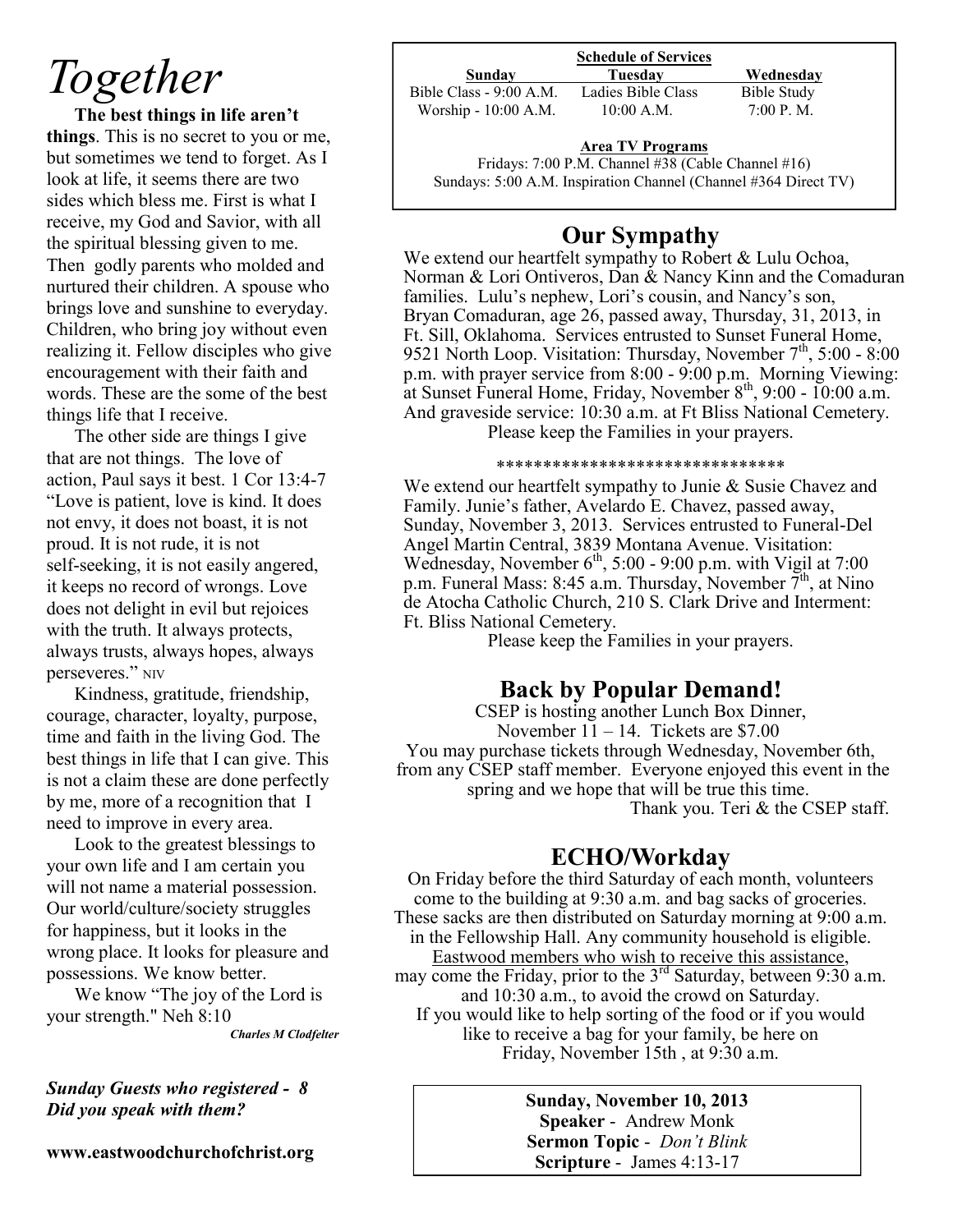

Mat is it that really matters? I would<br>matters are the last words of a dying<br>going through Jesus' mind when He<br>on earth? That is why we pay so mu<br>words, especially to those who are important to us. hat is it that really matters? I would think that what really matters are the last words of a dying individual. What was going through Jesus' mind when He comes to His last days on earth? That is why we pay so much attention to the last

As obedient followers of Jesus, we need to know what matters most

to Him, so it can matter most to us. Thankfully, we don't have to wonder about it. After his resurrection from the dead, and just before his ascension into heaven, Jesus told his disciples, and us, what was in his mind. His last words on earth are recorded in Matthew 28:18-20. Notice in verse 19, "Go therefore and make disciples of all nations" There it is, the mission of the church; to disciple the people of God so that they affect the World for Christ.

I encourage you this week to make that extra effort to first find a systematic way of growing in Christ, and finding someone you can disciple. Now, lets do it! Paul

 $\_$  , and the contribution of the contribution of the contribution of the contribution of the contribution of  $\mathcal{L}_\text{max}$ 



November 10 - Diana Williams November 10 - Joselin Garcia November 14 - Judy Campbell



November 12 - Don & Candis Rice

 **Nursery Helpers for Sunday, November 10th** Ida Russell and Ina Pinales



## **Pictorial Church Directory Pictures**

will be taken Sunday, November  $17^{th}$ , immediately after morning services in room # 43 (South Hall). If you have not had a picture taken for our pictorial directory or would like a new one, please make plans to have one taken!



**Church Office Closed** Monday, November 11, 2013, to observe Veterans Day!

## **Youth Group Fundraiser!**

Eastwood Youth Group is having a fundraiser selling discount cards. The cards cost \$20 and have great discounts to 18 different businesses in the area (such as, 15% off your bill at Lunch Box on Buckner Street). The cards are good until December 2014 and the discounts can be used once per day. If you are interested in purchasing a card, please speak with Andrew or one of the youth kids. Money earned from this fundraiser will go toward youth retreats, youth rallies, scholarships for teens who need help going on youth trips, and many other youth events.

## **Youth Fall Retreat**

There will be a fall retreat for the youth group November  $15^{\text{th}}$  -  $17^{\text{th}}$ . The cost for the retreat is \$50. All those who sell 20 discount cards in our upcoming fundraiser, will be paid for. All those who sell less than 20 discount cards, will be partially paid for. If you are interested in going, sign up outside the youth room.